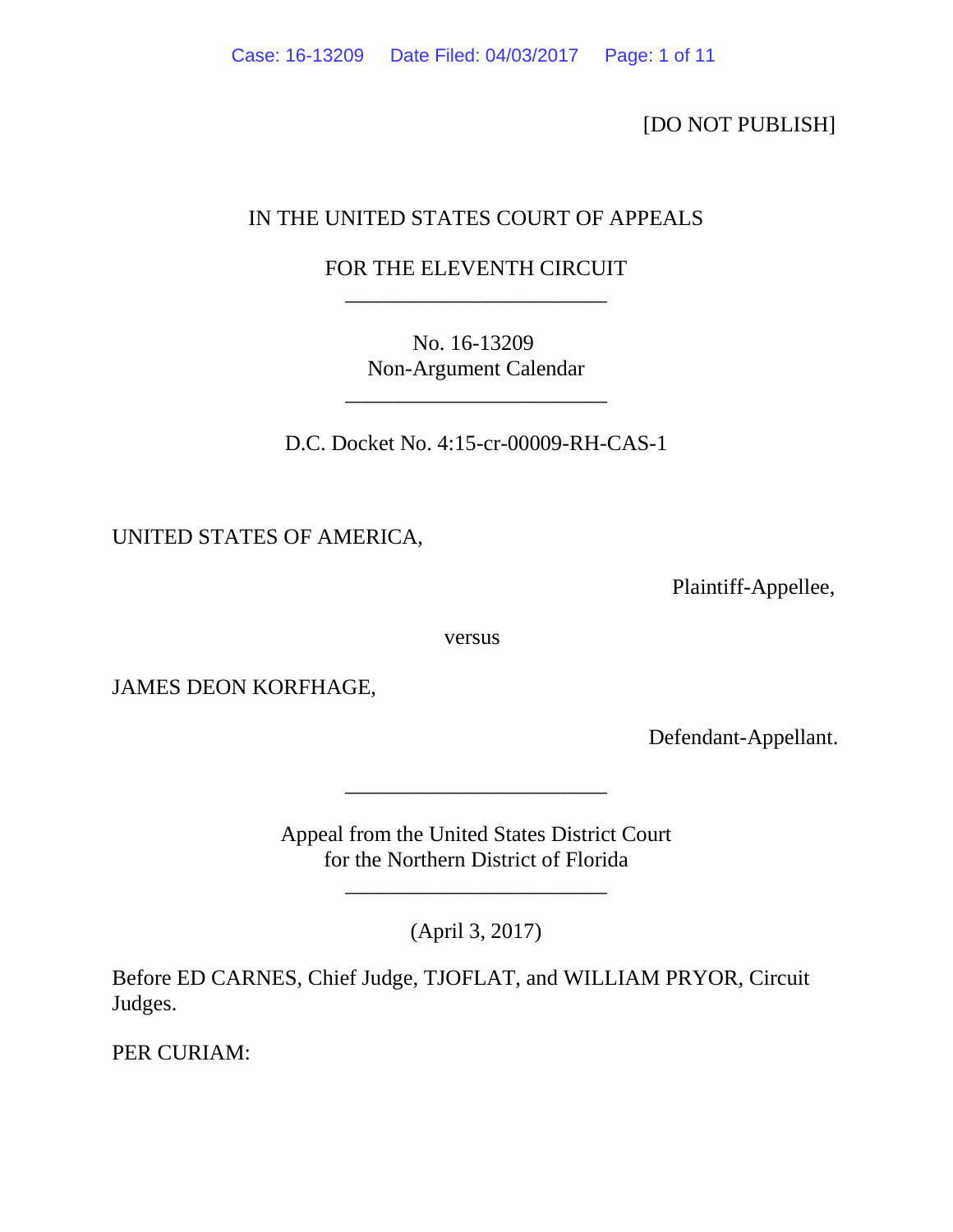After reserving his right to appeal the district court's denial of his motion to dismiss the indictment, James Korfhage pleaded guilty to enticing a minor to engage in sexual activity "for which any person can be charged with a criminal offense." 18 U.S.C. § 2422(b). His conviction arose from his interactions with L.K., a 17 year-old female whom he met online. After the two communicated online and agreed to meet, Korfhage, who was 36 years old, drove from his home in Georgia to Florida, where he met L.K. and took her to a hotel. The two engaged in sexual activity and Korfhage took 17 pictures of L.K. engaging in that activity as well as posing nude. By engaging in sexual activity with L.K., Korfhage violated Florida law, which forbids "[a] person 24 years of age or older [to engage] in sexual activity with a person 16 or 17 years of age." Fla. Stat. § 794.05(1). Korfhage was later arrested for his conduct with L.K. At the time of his arrest, Korfhage attempted to delete the pictures he had taken of L.K., which were stored on his cell phone. A forensic examination of the cell phone recovered those pictures several months after the cell phone was initially searched.

At sentencing, the district court calculated a total offense level of 36 and a criminal history category of III, giving Korfhage a guidelines range of 235 to 293 months imprisonment. The district court then sentenced Korfhage to 240 months imprisonment. This is his appeal.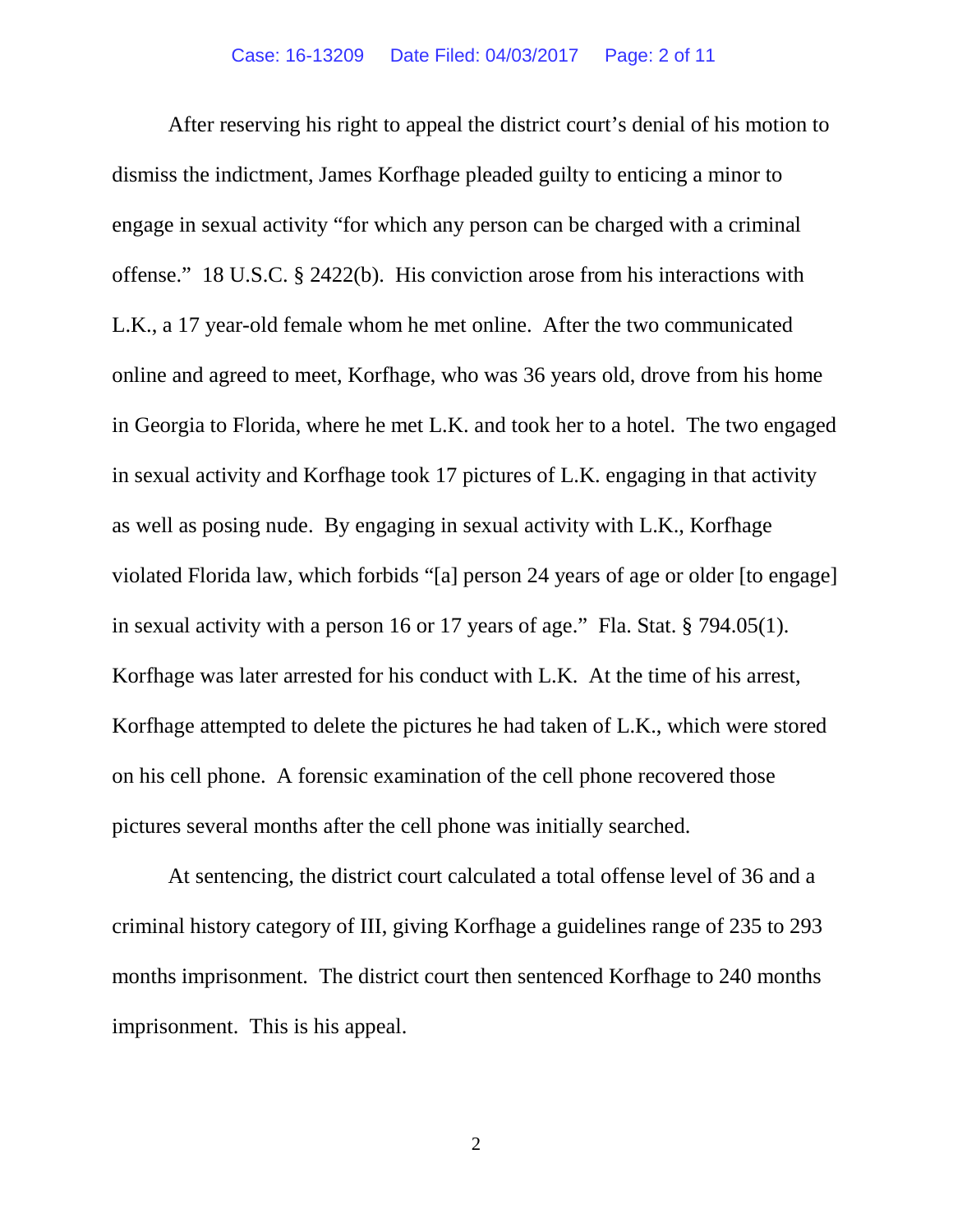I.

Korfhage first contends that the charge against him should have been

dismissed because his actions did not violate § 2422(b) under the statute's plain

meaning.

Section 2422(b) states:

Whoever, using the mail or any facility or means of interstate or foreign commerce . . . knowingly persuades, induces, entices, or coerces any individual who has not attained the age of 18 years, to engage in prostitution or any sexual activity for which any person can be charged with a criminal offense, or attempts to do so, shall be fined under this title and imprisoned not less than 10 years or for life.

18 U.S.C. § 2422(b). Korfhage contends that § 2422(b) criminalizes only sexual activity that is of a nature that, by engaging in it, the minor commits a crime. Korfhage concludes that because L.K., a minor, cannot be prosecuted for Florida statutory rape, he did not commit a crime under § 2422(b). We disagree.

"As with any question of statutory interpretation, we begin by examining the text of the statute to determine whether its meaning is clear." United States v. Zheng, 306 F.3d 1080, 1085 (11th Cir. 2002) (quotation marks omitted). Section 2422(b)'s plain language is not as limited as Korfhage contends. It criminalizes enticing a minor to engage in sexual activity "for which any person can be charged with a criminal offense," 18 U.S.C. § 2422(b) (emphasis added), not for which only the minor can be charged with a criminal offense. As a result,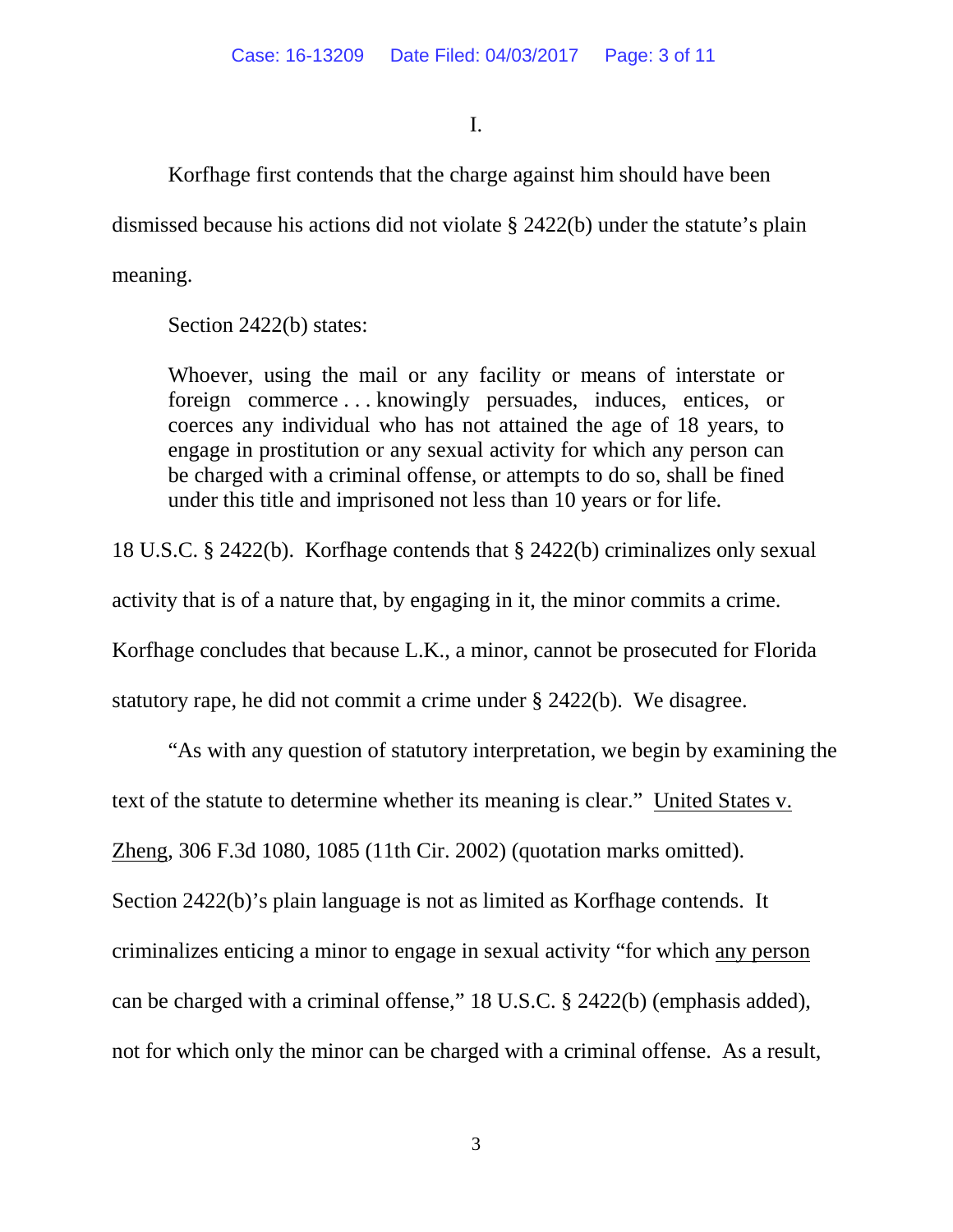because Korfhage enticed L.K. to engage in sexual activity for which Korfhage could have been charged under Florida law, he violated § 2422(b).

Korfhage also contends that § 2422(b) is unconstitutionally vague. We review de novo the district court's rejection of a vagueness challenge. See United States v. Paradies, 98 F.3d 1266, 1282 (11th Cir. 1996). "A statute is not unconstitutionally vague if it 'define[s] the criminal offense with sufficient definiteness that ordinary people can understand what conduct is prohibited and in a manner that does not encourage arbitrary and discriminatory enforcement.'" United States v. Waymer, 55 F.3d 564, 568 (11th Cir. 1995) (quoting Kolender v. Lawson, 461 U.S. 352, 357, 103 S. Ct. 1855, 1858 (1983)) (alteration in original). The Supreme Court has noted that while the vagueness doctrine "focuses both on actual notice to citizens and arbitrary enforcement," the "more important" focus is "the requirement that a legislature establish minimal guidelines to govern law enforcement" so that the statute does not "permit a standardless sweep that allows policemen, prosecutors, and juries to pursue their personal predilections." Kolender, 461 U.S. at 357–58, 103 S. Ct. at 1858 (quotation marks omitted).

Korfhage argues that § 2422(b) is vague because the age of consent varies from state to state, and as a result, it encourages arbitrary enforcement because it "criminalizes behavior based on the happenstance of geography." The provision is no more vague than state boundary lines, which is to say not at all. And it does not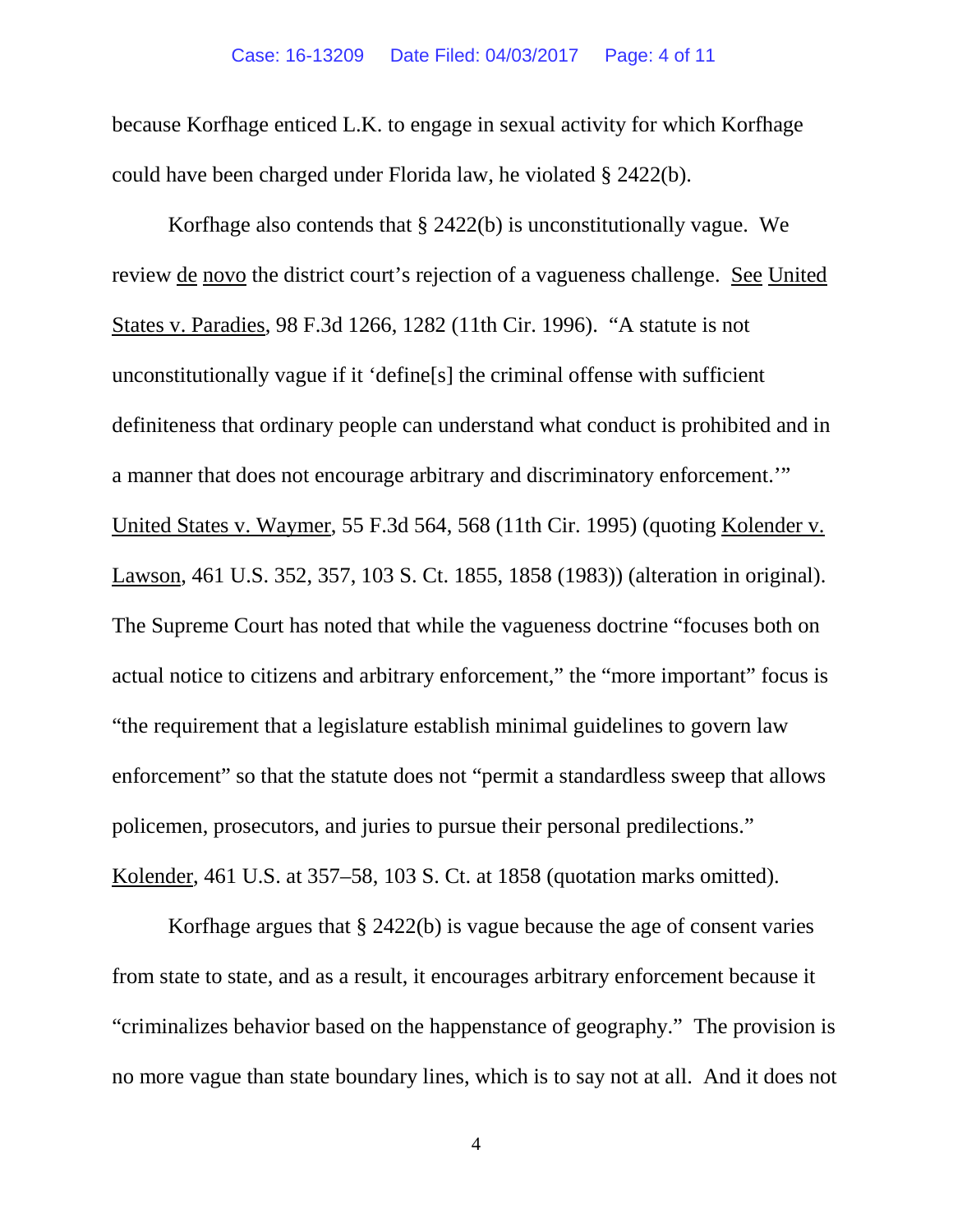encourage arbitrariness in enforcement by recognizing differences in state law; differences that are dependent upon, or defined by, state law are not arbitrary.

II.

Korfhage also contends that the district court erred in calculating his United States Sentencing Guidelines (2015) range by (A) applying § 2G1.3's crossreference to § 2G2.1 for production of pornography, (B) applying a two-level enhancement because Korfhage's offense involved the use of a computer, (C) applying a two-level enhancement for obstruction of justice, (D) refusing to apply a two-level reduction for Korfhage's acceptance of responsibility, and (E) counting his prior conviction for marijuana possession when calculating his criminal history score. We review de novo the district court's interpretation of the guidelines and we review for clear error its factual findings. See United States v. Bohannon, 476 F.3d 1246, 1248 (11th Cir. 2007).

#### A.

Korfhage argues that the district court erred in applying a base offense level of 32 after finding that one purpose of his enticement of L.K. was to produce a visual depiction of their sexual activity. While § 2G1.3 provides a base offense level of 28 for convictions under § 2422(b), it also provides that if "the offense involved causing . . . a minor to engage in sexually explicit conduct for the purpose of producing a visual depiction of such conduct" then the base offense level is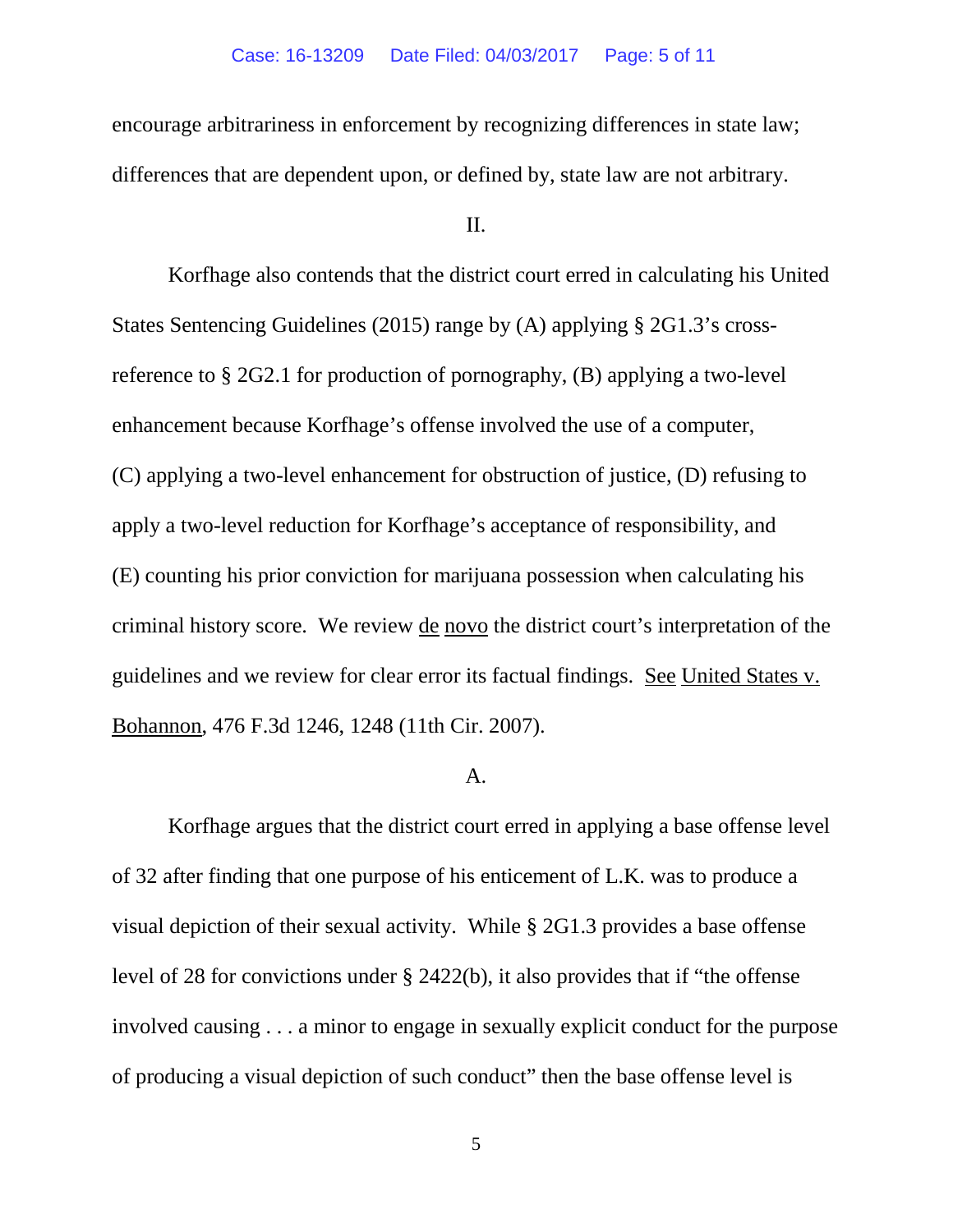determined by  $\S 2G2.1$  — if that level is greater than the one set in  $\S 2G1.3$ . U.S.S.G. § 2G1.3(c)(1). Section 2G2.1 provides for a base offense level of 32, which is greater than the base offense level of 28 set out in § 2G1.3. U.S.S.G. § 2G2.1(a). Because the district court found that the government had proven by a preponderance of the evidence that one of Korfhage's purposes in enticing L.K. was to produce a visual depiction of the conduct, it applied  $\S 2G2.1$ 's base offense level of 32. See Bohannon, 476 F.3d at 1251 ("The burden is on the government to prove the factors that trigger the cross-reference by a preponderance of the evidence.").

Korfhage contends that the district court clearly erred in finding that one of the purposes of his enticement of L.K. was to take pictures of the sexual conduct. At the sentence hearing, the court based its finding on the 17 photographs of L.K. taken in the Florida hotel room. It did not clearly err in finding by a preponderance of the evidence that a purpose of the enticement was to produce a visual depiction of sexual conduct. Korfhage took the photographs of L.K. during the crime, which is evidence that one of the purposes of his enticement of her was to take those photographs.

### B.

Next, Korfhage contends that the district court impermissibly engaged in double counting by applying a two-level enhancement because his offense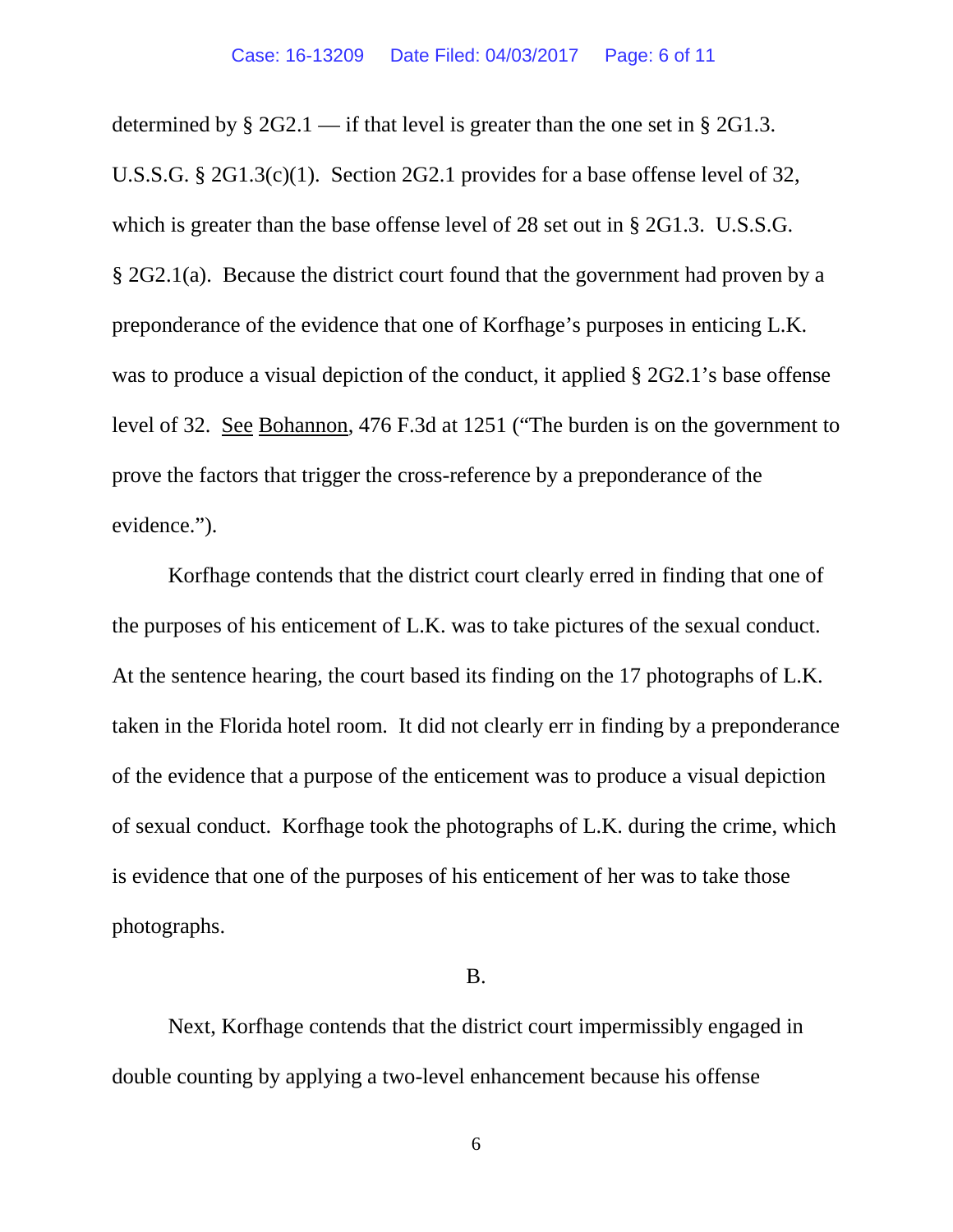involved the use of a computer. Section 2G1.3(b)(3) of the guidelines provides for a two-level increase "[i]f the offense involved the use of a computer or an interactive computer service to . . . entice, encourage, offer, or solicit a person to engage in prohibited sexual conduct with the minor." U.S.S.G. § 2G1.3(b)(3).

We review de novo claims of double counting. United States v. De La Cruz Suarez, 601 F.3d 1202, 1220 (11th Cir. 2010). "Impermissible double counting occurs only when one part of the Guidelines is applied to increase a defendant's punishment on account of a kind of harm that has already been fully accounted for by application of another part of the Guidelines." Id. (quotation marks omitted) (emphasis added). And "[w]e presume that the Sentencing Commission intended separate guidelines sections to apply cumulatively, unless specifically directed otherwise." United States v. Dudley, 463 F.3d 1221, 1227 (11th Cir. 2006). Korfhage contends that because he was convicted of 18 U.S.C. § 2422(b), which requires the use of "the mail or any facility or means of interstate or foreign commerce," his use of a computer was already accounted for by his base offense level. His base offense level, however, did not fully account for Korfhage's use of a computer, because that offense level would have applied had he used any means of interstate commerce, which is a consideration distinct from the specific harm contemplated under § 2G1.3(b)(3) for use of a computer. As a result, the district court did not engage in double counting by applying that two-level enhancement.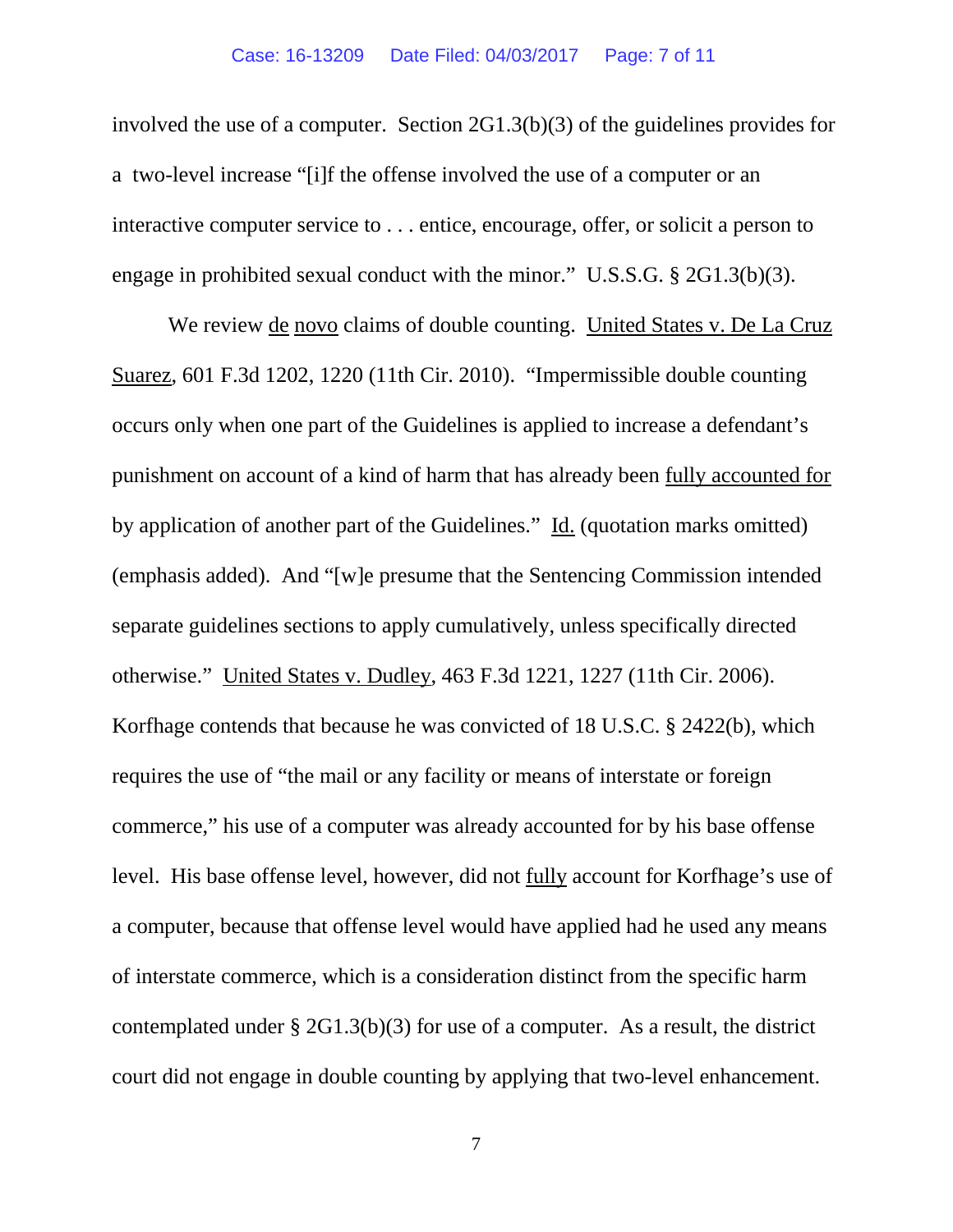C.

Korfhage also argues that the district court erred in applying a two-level obstruction of justice enhancement based on his deletion of the cell phone pictures of L.K. Under U.S.S.G. § 3C1.1, a two-level obstruction of justice enhancement is proper if "the defendant willfully obstructed or impeded . . . the administration of justice with respect to the investigation, prosecution, or sentencing of the instant offense of conviction." U.S.S.G. § 3C1.1. The enhancement applies where the defendant destroyed or concealed "evidence that is material to an official investigation or judicial proceeding," but if that conduct "occurred contemporaneously with arrest . . . it shall not, standing alone, be sufficient to warrant an adjustment for obstruction unless it resulted in a material hindrance to the official investigation or prosecution of the instant offense" Id. cmt. n.4(D). "Under U.S.S.G. § 3C1.1, the threshold for materiality is conspicuously low." United States v. Massey, 443 F.3d 814, 821 (11th Cir. 2006) (quotation marks omitted).

The district court did not clearly err in finding that Korfhage acted willfully by deleting the pictures and that he materially hindered the investigation against him. At the time of his arrest, Korfhage was attempting to erase only incriminating pictures on his phone. See id. at 819 ("We have interpreted 'willfully . . . to mean the defendant must consciously act with the purpose of obstructing justice.'")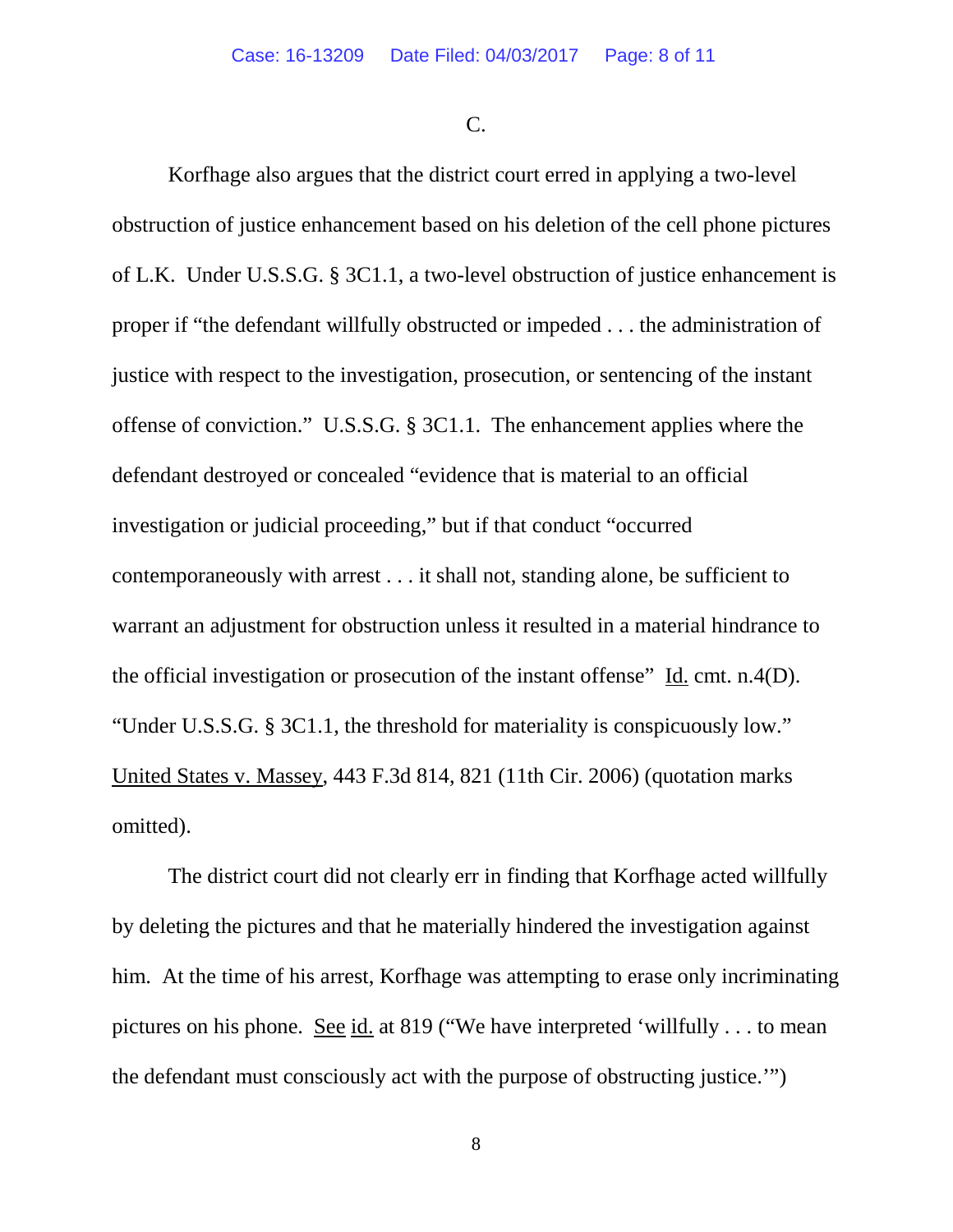(omission in original) (quoting United States v. Revel, 971 F.2d 656, 661 (11th Cir. 1992)). As to its findings that deleting the pictures materially hindered the investigation, the district court also did not clearly err. Those pictures were compelling evidence that Korfhage violated § 2422(b), and it took months for law enforcement to recover them. As a result, his deletion was a material hindrance to the investigation and prosecution of that crime.<sup>[1](#page-8-0)</sup>

#### D.

Korfhage also contends that the district court erred in declining to apply a two-level reduction for his acceptance of responsibility. The guidelines provide for a two-level reduction "[i]f the defendant clearly demonstrates acceptance of responsibility for his offense." U.S.S.G. § 3E1.1(a). At the sentence hearing, the district court noted that while Korfhage "was quite candid" and "honest" during his allocution, $\alpha^2$  $\alpha^2$  other considerations, including the deletion of the cell phone pictures, weighed against applying the two-level reduction.

Korfhage contends that, in addition to his honesty during his allocution, additional factors, including the fact that he pleaded guilty, his recognition that his

<span id="page-8-0"></span><sup>&</sup>lt;sup>1</sup> The district court alternatively found that the obstruction of justice enhancement applied because testimony at the sentence hearing showed that Korfhage, while in custody following his arrest, asked other inmates to contact L.K. and threaten or encourage her to change her testimony. Because we conclude that the obstruction of justice enhancement was proper based on the deletion of the pictures, we need not address Korfhage's argument that the district court erred in alternatively finding that he solicited inmates to get L.K. to change her testimony.

<span id="page-8-1"></span> $2$  The district court also took into account the fact that had Korfhage taken the same actions in his home state of Georgia, he would not have committed statutory rape.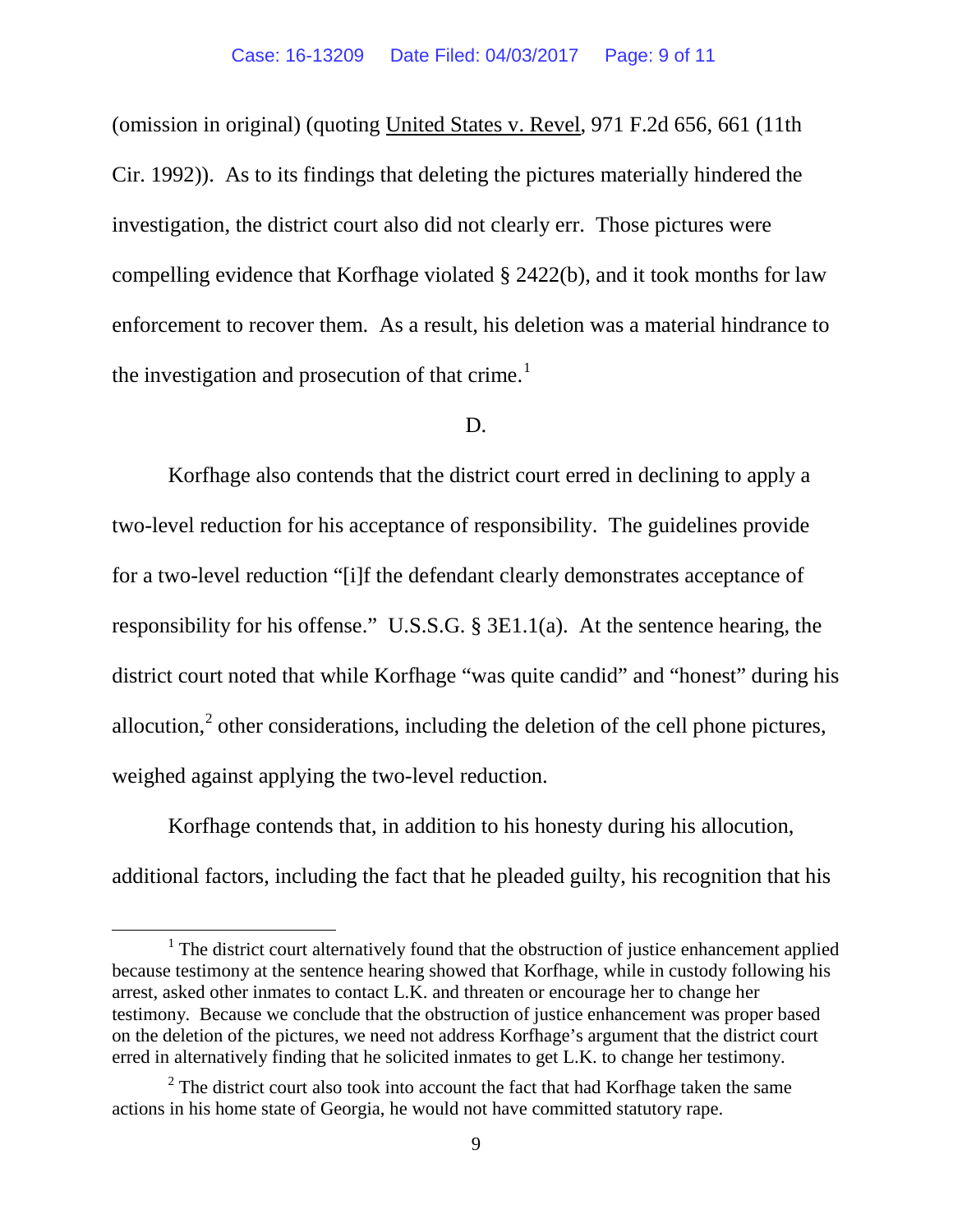actions impacted L.K. and her family, and his expressions of regret and remorse weighed strongly in favor of applying the acceptance of responsibility reduction.

However, "[a] defendant who pleads guilty is not entitled to a reduction for acceptance of responsibility as a matter of right." United States v. Wade, 458 F.3d 1273, 1279 (11th Cir. 2006). While "pleading guilty before trial, combined with truthful admission of the conduct comprising the offense and relevant conduct, . . . constitutes significant evidence of acceptance of responsibility," that evidence "may still be outweighed by conduct of the defendant that is inconsistent with acceptance of responsibility." Id. For example, conduct resulting in an obstruction of justice enhancement "ordinarily indicates that the defendant has not accepted responsibility for his criminal conduct," although there may be "extraordinary cases in which adjustments" both for obstruction of justice and acceptance of responsibility could apply. U.S.S.G. § 3E1.1 cmt. n.4.

The district court did not clearly err in finding that Korfhage had not demonstrated acceptance of responsibility. As we have discussed, the district court properly applied an obstruction of justice enhancement because Korfhage had attempted to destroy material evidence when he deleted the pictures of L.K. It did not clearly err in finding that this was not an extraordinary case where adjustments for both obstruction of justice and acceptance of responsibility should apply.